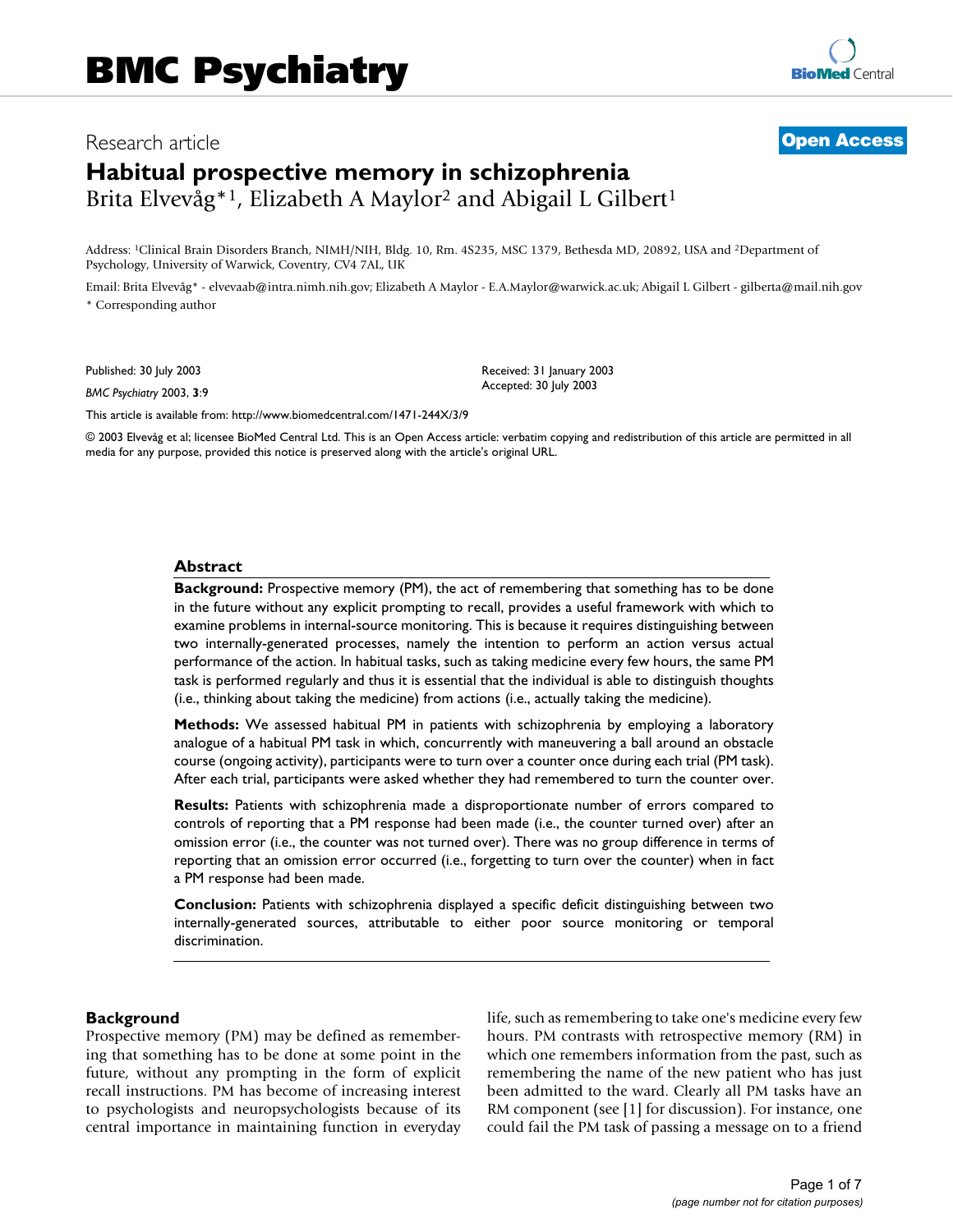when you next see him/her either because of forgetting the intention to pass on the message (a PM failure) or because of forgetting the details of the message (an RM failure). However, the usual goal of PM studies is to minimize the RM component, such that task performance is predominantly determined by PM (for a review, see [2]). It is probably of most use to envisage PM as referring to a set of behaviors (including non-mnestic cognitive processes) that enable one to realize a delayed intention, rather than as a separate memory module (see [3,4]). Performance on a PM task typically includes the encoding of an intention, retaining the information, executing the intention, and then evaluating the outcome (this last component being the primary focus in the current study).

Patients with schizophrenia present with a wide range of cognitive deficits, especially in the domain of memory (for reviews, see [5–7]). PM is of interest here because it represents a possible framework (and one that is ecologically based) within which to examine the possible contribution of memory processes that are thought to be compromised in schizophrenia. Confusion about the source of an action or a thought has been suggested to underlie some symptoms observed in schizophrenia (e.g., [8–11]). Furthermore, it has been shown that there is a relationship between reality monitoring errors and disorganized thinking in schizophrenia, with thought disordered schizophrenic patients experiencing problems differentiating information that they had spoken from that which they had merely thought [12]. Indeed, actions that are often thought about pose potential problems for internal-source monitoring. This is because one must be able to distinguish thoughts from actions. Previous studies in which schizophrenic patients have been required to judge whether processes were from an internal source versus from an external source found that patients, especially those with hallucinations, tend to misattribute internal events to external sources [13–18] [see also [19–22]]. Distinguishing between two internal sources should surely be a difficult task, and this may be especially the case in schizophrenia. Indeed, performance on a task that focuses only on distinguishing between two internally-generated sources may shed more light on whether the theoretical notion of confusion between actual and imagined events (see [23]) has empirical support in patients with schizophrenia.

By definition PM places a heavy demand on self-initiated retrieval in the absence of any external prompts or cues from the environment [1]. However, an important distinction has been drawn between time-based and eventbased PM tasks [24], with the former placing heavier demands on self-initiated retrieval in comparison with the latter. This is because in time-based tasks, such as remembering to make a telephone call at 20:00, there are few

environmental triggers and thus one has to monitor time effectively in order to respond at the appropriate moment; in contrast, in event-based tasks, such as remembering to make a telephone call when a television programme is over, one can rely on the target event itself acting as the cue to initiate PM performance. In the present study, we chose a time-based PM task in order to maximize the amount of self-initiated retrieval required by participants to perform successfully. Furthermore, we were interested specifically in habitual PM (such as taking medicines every 4 hours) in which the same PM task has to be done on a regular basis. In habitual PM tasks, such as the one employed in the current study (based on [2], which was itself adapted from [25]; see also [26]), the measure of interest is participants' ability to evaluate the outcome (i.e., whether or not the PM task has been carried out successfully).

Two main 'action' errors may arise in such a task: (1) omission errors – in which the PM task is not carried out, and (2) repetition errors – in which the PM task is incorrectly repeated. Omission errors may occur because of mistaking thinking about an action with the actual performance of the action (i.e., output/reality monitoring error [27]), or mistakenly thinking that one has performed an action because one erroneously recalls the memory of performing that action from a previous occasion (temporal discrimination error [28]). Repetition errors may arise because one forgets that one already performed that action (i.e., output/reality monitoring error), or because one might remember that one performed the action but attribute the memory to a previous occasion rather than to the current time (temporal discrimination error).

Evaluation of the outcome of a PM task can be investigated by asking the participant after a PM trial to say whether or not the action was successfully carried out on that trial. Thus there are two possible 'evaluation' errors: (1) If a PM response was not made (i.e., an omission error) but the participant incorrectly reported that the action was performed successfully, we denote this evaluation error as 'Action-no/Report-yes'. (2) If a PM response was made but the participant incorrectly reported that the action was omitted, we denote this evaluation error as 'Action-yes/Report-no'.

The first question of interest in the current study was whether there would be a deficit in patients with schizophrenia in comparison with normal healthy controls in the performance of a habitual PM task. Although we are unaware of any published studies of PM in schizophrenia, our prediction based on deficits in other memory domains was that action errors (i.e., omissions and repetitions) would be greater in the patients. The second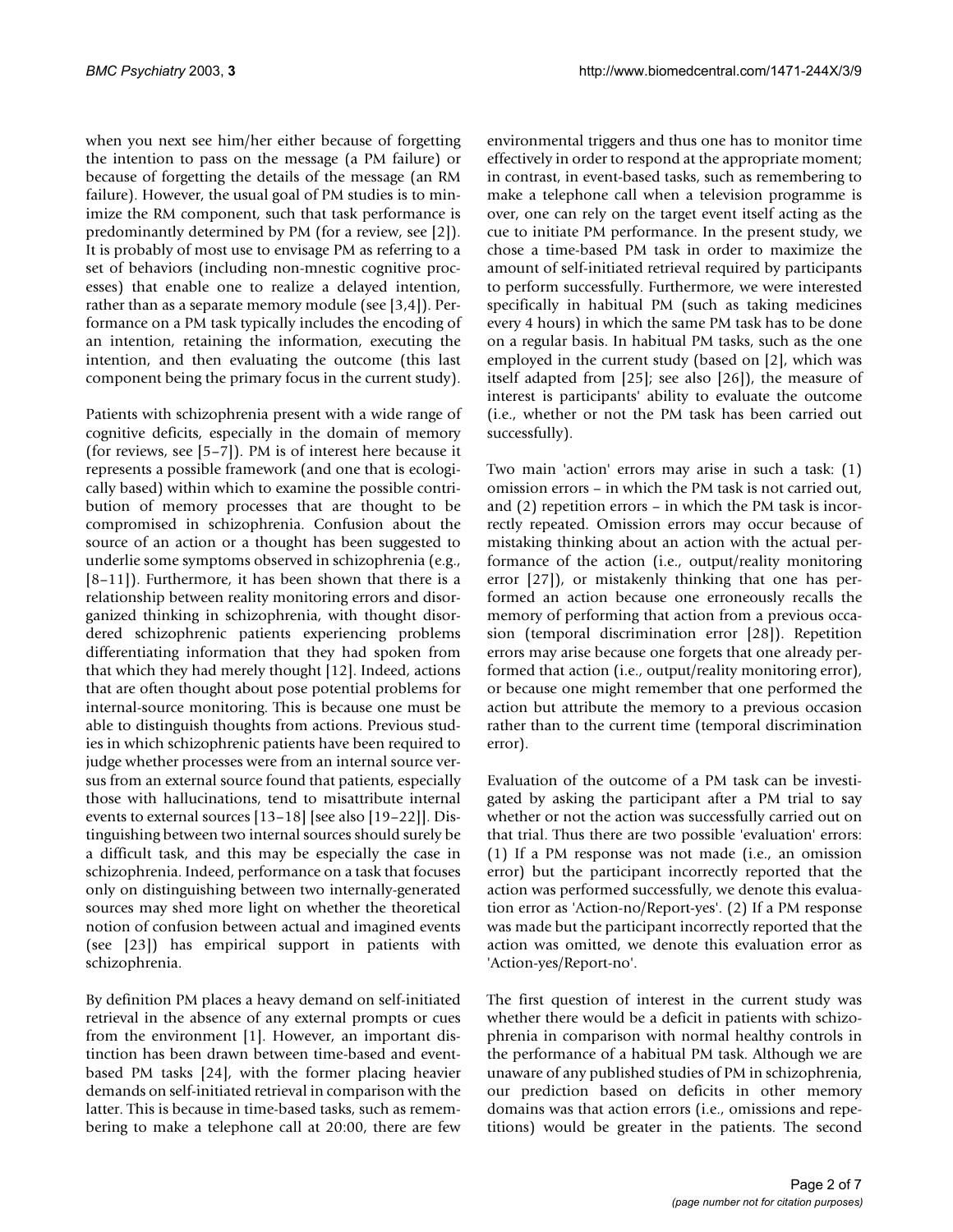|                        | Patients $n = 20$ (18 M, 2 F) |      | Controls $n = 20$ (14 M, 6 F) |      | Group Difference            |  |
|------------------------|-------------------------------|------|-------------------------------|------|-----------------------------|--|
|                        | M                             | SD   | м                             | SD.  |                             |  |
| Age (years)            | 34.8                          | 7.2  | 36.6                          | 6.8  | $t(38) = 0.81, p > .1$      |  |
| <b>WRAT-RIO</b>        | 102.7                         | 10.6 | 105.4                         | 8.9  | $t(38) = 0.85$ , p > .      |  |
| WAIS-R IO              | 87.6                          | 8.2  | 105.9                         | 10.8 | $t(38) = 6.04$ , p < .001   |  |
| Digit span: Total      | 13.2                          | 3.4  | 18.3                          | 4.3  | $t(38) = 3.81$ , $p < .001$ |  |
| Digit span: Forward    | 7.I                           | 1.8  | 9.2                           | 2.4  | $t(38) = 3.03$ , $p < .01$  |  |
| Digit span: Backward   | 6.1                           | 2.3  | 9.1                           | 2.5  | $t(38) = 4.02$ , $p < .001$ |  |
| Neuroleptic medication | 19                            |      | 0                             |      |                             |  |
| clozapine/olanzapine   | 4                             |      |                               |      |                             |  |
| risperidone            | 7                             |      |                               |      |                             |  |
| high potency drug*     |                               |      |                               |      |                             |  |
| anticholinergics       |                               |      |                               |      |                             |  |
| adjunctives**          | $\overline{10}$               |      |                               |      |                             |  |

<span id="page-2-0"></span>

| Table 1: Characteristics of Patient and Control Samples |  |  |
|---------------------------------------------------------|--|--|
|                                                         |  |  |

\* = haloperidol \*\* = lithium, depakote, sertraline, lorazepam, venlafaxine, clonazepam, buspirone

important question addressed here was whether the patterns of outcome evaluation errors would be different in patients with schizophrenia, as compared to healthy controls. Working memory is presumably crucial for holding the intended action in mind, scheduling the sequences of responses and monitoring the execution of those responses [29]. Patients with schizophrenia have been shown to have working memory problems [30–37]. Thus, we predicted that these patients would display problems concurrently holding in mind the PM task while conducting ongoing activity (which at some point has to be interrupted in order to execute the PM task) in addition to retaining information on the status of the PM task for subsequent outcome evaluation. We therefore expected greater numbers of evaluation errors (i.e., discrepancies between actions and reports of actions) in patients.

# **Methods**

# *Participants and Baseline Tests*

In- and out-patients from the National Institute of Mental Health research wards participated in this study (*n* = 20). All patients fulfilled DSM-IV criteria for schizophrenia, as determined by the Structured Clinical Interview for DSM-IV (SCID) with three psychiatrists reaching a consensus diagnosis. Patients generally had multiple hospital admissions due to incomplete responses to conventional treatments. Normal healthy control volunteers were recruited through the National Institutes of Health volunteer panel (*n* = 20). No participant, control or patient, with a history of traumatic brain injury, epilepsy, developmental disorder, diagnosable current substance dependence, or other known neurological condition was included in this study. All participants had normal or normal corrected vision. Control participants were paid for their participation. The study was approved by the internal review board at the National Institute of Mental Health and informed consent was obtained from all participants prior to testing.

Table [1](#page-2-0) shows the mean ages and scores on background tests of the patients and controls, and the medication details for the patients. Two baseline tests were used to index intellectual function. The first was a test of reading proficiency – the Wide Range Achievement Test – Revised (WRAT-R [38]), which is widely used as a putative measure of premorbid intellectual functioning [39–41]. The second was a short version of the Wechsler Adult Intelligence Scale – Revised (WAIS-R [42]; see also [43,44]. The substantial drop in intelligence from estimated premorbid function that we observed is often reported in schizophrenia [45]. Digit span was assessed using the Wechsler Memory Scale-Revised [46].

# *Design and Procedure*

The ongoing activity was a commercial battery-powered game ("Kongman"; TOMY Toy Corporation, 1982) in which a steel ball was to be moved around an obstacle course by pressing a button at the appropriate time points in order to open or close certain routes through which the ball could travel. Each game lasted 90 seconds, and participants were instructed to accumulate as many points as possible during each game until the time was up. The game commenced by each participant winding a timer at the base of the game. During the course of the game the timer moved from the start to the finish position (taking 90 seconds). The rim surround of the timer was covered and colored with red and green colored paper, such that the first 25 seconds were red and the remaining 65 seconds green. The PM task was to turn a counter (a poker chip that was similar on both sides) over once during each game. However, participants were instructed to turn the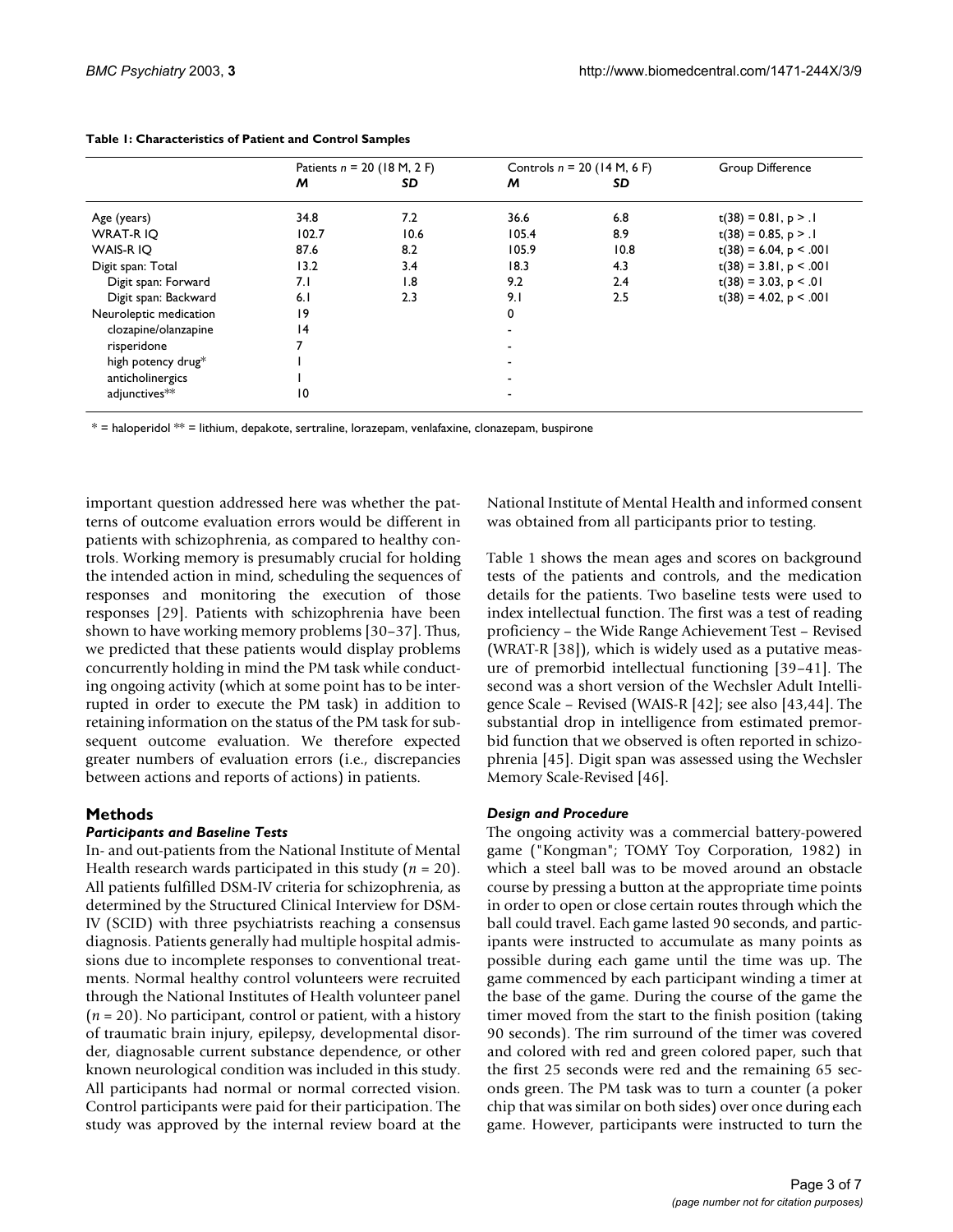|                       | Patients   |      |             |      | Controls   |     |             |      |
|-----------------------|------------|------|-------------|------|------------|-----|-------------|------|
|                       | Trials 1-5 |      | Trials 6-10 |      | Trials I-5 |     | Trials 6-10 |      |
|                       | M          | SD   | M           | SD   | M          | SD  | M           | SD   |
| Action errors         |            |      |             |      |            |     |             |      |
| <b>Omissions</b>      | 1.70       | 1.45 | 1.45        | 1.82 | .25        | .55 | .15         | .37  |
| Repetitions           | .45        | 1.19 | .65         | 1.27 | .45        | .60 | .60         | 1.14 |
| Evaluation errors     |            |      |             |      |            |     |             |      |
| Action-no/ Report-yes | .75        | 1.21 | .60         | 1.39 | .10        | .31 | .10         | .31  |
| Action-yes/ Report-no | .10        | .31  | .20         | .52  | .10        | .31 | .05         | .22  |

<span id="page-3-0"></span>**Table 2: Mean Numbers and Standard Deviations of Action and Evaluation Errors in Trials 1-5 and 6-10 in Patients and Controls**

counter over only when the timer reached the green zone (i.e., they could not respond prospectively immediately, but had to wait for some proportion of time into the game before responding). Participants were to play the game a total of 10 times (i.e., 10 trials). After each of the ten games, participants were asked if they had remembered to turn the counter over during the game. The experimenter employed a stopwatch to note the time at which the counter was turned over, and whether it was in the green or red zone. The participants' response to the question concerning whether they remembered to turn over the counter was also noted. The game was sufficiently easy and enjoyable that participants engaged in the game and all participants performed extremely well. Because this was merely the ongoing task in which the PM task was embedded, the points scored in the actual game were not formally analyzed.

# **Results**

The data from trials 1–5 were combined, as were the data from trials 6–10 (see [25] for a similar procedure). Numbers of action and evaluation errors were analyzed using analyses of variance (ANOVAs) with diagnostic group (patients vs. controls) as a between-subjects factor and trials (1–5 vs. 6–10) as the within-subjects factor. The overall means are summarized in Table [2](#page-3-0).

First, we examined the numbers of action errors (omissions and repetitions) in the PM task. Concerning omission errors, there was a main effect of group,  $F(1, 38) =$ 15.67,  $p < 0.001$ , with patients making more omissions (i.e., failing to turn the counter over) than controls. There was no significant effect of trials, *F*(1, 38) = 1.18, *p* > .1, although there was a numerical decrease in omission errors across the first three trials (*M*s = 0.35, 0.20, and 0.13), with omission errors remaining relatively stable (*M* = 0.16) thereafter. The initial decrease is presumably due to the repeated reminder provided by the outcome evaluation question after each trial. There was no significant interaction between group and trials, *F* < 1. These findings were very similar when we examined omission errors more stringently as a function of whether the PM task of turning the counter was done only when the dial was in the green zone, with patients making omissions at an average rate of 0.36 per trial and controls at 0.05 per trial. We note that this low rate of omission errors in controls reduces the opportunity to report a missed action as having been performed (see later Discussion). For repetition errors in the PM task (i.e., turning the counter over more than once during the game), there was no significant difference between groups, *F* < 1, no effect of trials, *F*(1, 38) = 1.12, *p* > .1, and no Group × Trials interaction, *F* < 1.

Second, we examined the numbers of outcome evaluation errors for each participant (i.e., Action-no/Report-yes errors, and Action-yes/Report-no errors). Concerning Action-no/Report-yes errors, namely, reporting that a PM response had been made (i.e., counter turned over) after an omission error (i.e., the counter was not turned over), patients were significantly more likely to make such errors than controls,  $F(1, 38) = 4.27$ ,  $p < 0.05$ . In other words, patients more frequently failed to perform the PM task, but upon questioning (i.e., evaluation) mistakenly stated that they had made their PM response. There was no significant effect of trials, *F* < 1, and no interaction between group and trial, *F* < 1. Action-yes/Response-no errors, which refer to reporting that an omission error occurred (i.e., forgot to turn the counter) when in fact a PM response had been made (i.e., the counter had been turned over) were quite rare in both groups with no significant difference between them, *F* < 1. There was no effect of trials, *F* < 1, and no interaction, *F* < 1.

Finally, we examined whether the significant group differences for numbers of omission and Action-no/Report-yes errors remained after taking into account measures of IQ and digit span (from Table [1](#page-2-0)) using analyses of covariance (ANCOVAs). For omissions, the group effect remained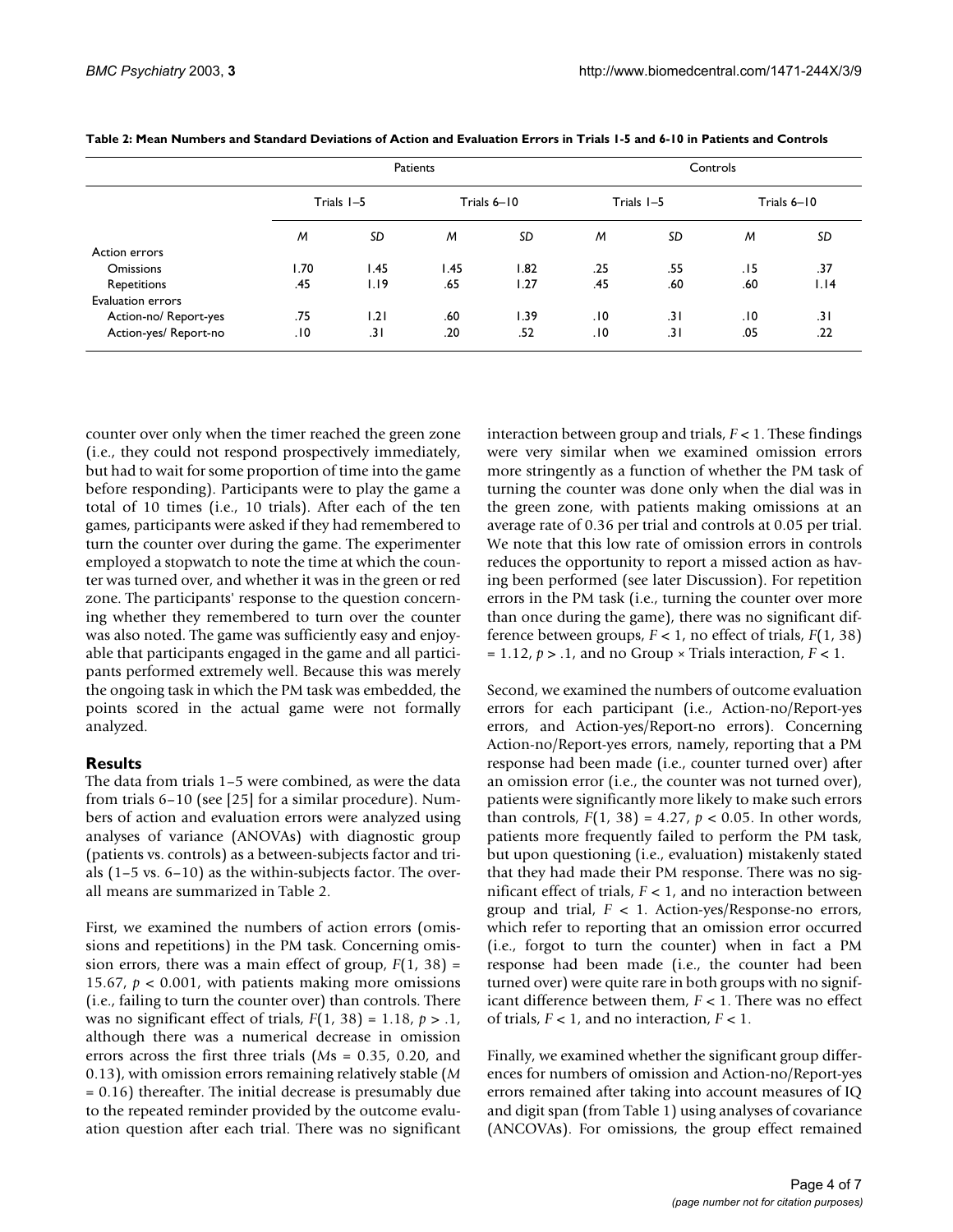significant at *p* < .05 in separate ANCOVAs with current IQ (WAIS-R), a putative index of premorbid IQ (WRAT-R), forward digit span and backward digit span as a covariate. In contrast, for Action-no/Report-yes evaluation errors, the significant group effect disappeared when either backward digit span or WAIS-R was included as a covariate (*p* > .1 for the group effects in both cases), but not when forward digit span or WRAT-R was included as a covariate (*p*  $\lt$  .05 and  $p = 0.05$  for the group effects, respectively).

# **Discussion**

Many everyday memory tasks require PM, yet our understanding of this type of memory is greatly limited by the paradigms with which it can be studied. To our knowledge, this is the first study to show that schizophrenia is associated with an overall impairment in habitual PM performance. In our habitual PM task (based on [2], which itself was adapted from [25]), patients with schizophrenia were more likely to forget to perform the PM task than were controls. Note that all participants knew that they were to turn over the counter (and this was confirmed by questioning at the beginning and end of the experiment). In other words, they all knew (and remembered) what they were required to do, but patients simply more frequently forgot to do it at the appropriate time. Importantly, this action deficit could not be attributed to overall group differences in IQ or digit span. In contrast, the group effect for Action-no/Report-yes evaluation errors, whereby patients more often than controls reported that they turned the counter when they did not, was removed by covarying either current IQ or backward digit span. This relationship may be understood in the sense that when participants are asked whether they remembered to turn over the counter (the PM task) they have to sequentially scan their memory and arrange items in an order that enables them to respond to the question at hand. The close relationship of this evaluative (RM) component of PM to working memory is thus not surprising (cf. [29]), and nor its relationship to a decline in current intelligence in patients.

It should be recognized that the increase in Action-no/ Report-yes errors seen in patients is at least partly a consequence of the group difference in omission errors. Indeed, control participants made very few omission errors at all; this may be regarded as a virtue as patients did make a non-trivial number of mistakes on a task that was fairly easy. Arguably, a preferable measure would be the probability of a "yes" report given that an omission had occurred – in other words, the number of Action-no/ Report-yes responses conditionalized upon the number of opportunities for such responses (i.e., the number of omissions). It was not possible to compare such rates between patients and controls in the present study because of so few control participants (*n* = 5) making any omission errors. However, it is striking that, for patients, the mean probability of reporting that a PM response had been successfully executed following an omission error was 0.32 (*SD* = 0.42). (Three patients were excluded from this particular analysis because of no omission errors.) In other words, on approximately one-third of occasions on which patients failed to perform the PM task, they nevertheless reported (incorrectly) that they had done so. This would seem a worryingly high probability for such an apparently simple task that posed few problems for controls. Importantly, this result would suggest that patients' self-reports of having completed a habitual PM task (e.g., taking medication) are likely to be particularly unreliable. A future study assessing the ecological validity of a laboratory analogue of a habitual PM task may provide a useful indicator of the likelihood of individual patients correctly remembering to perform habitual PM tasks such as reliably taking their medications.

As in both Einstein et al.'s [25] study with older adults and Maylor et al.'s [2] study with young children, the reasons behind such increases in output evaluation errors remain unclear. Thus, one possibility is that patients reported "yes" after an omission error because of a failure to monitor the source, in the sense that patients thought about turning over the counter early on in the game before it was appropriate to respond, but then later attributed this thought to actually performing the action. Alternatively, patients' performance profiles may be indicative of a temporal discrimination problem in that they remembered a response from the previous game and thus thought that this was their response in the current game. It is of course also possible that patients have a general response bias to say "yes". In other words, the task is to do "something" and so when asked if they did so, they may say "yes" because that is what is expected. However, we have no a priori reason to assume any response bias would be qualitatively different to that in healthy control participants, and moreover it is unlikely given the absence of any reward (or feedback) conditional upon performance.

Source memory problems have been reported in normal aging (e.g., [47]), as have PM problems [48–50]. Interestingly, our current findings with schizophrenic patients are similar to those reported (from a different task) in patients with Alzheimer's disease (as well as older adults as compared with younger adults) in the sense that the PM failures were not due to forgetting the task instruction, but rather that patients failed more frequently to carry out the PM task as a response to the appropriate cue [51]. Taken together, these findings suggest that general cognitive decline may be associated with specific deficits in PM. Indeed, the frequent thoughts and executions of actions associated with PM tasks provide a useful empirical framework for future studies to examine source monitoring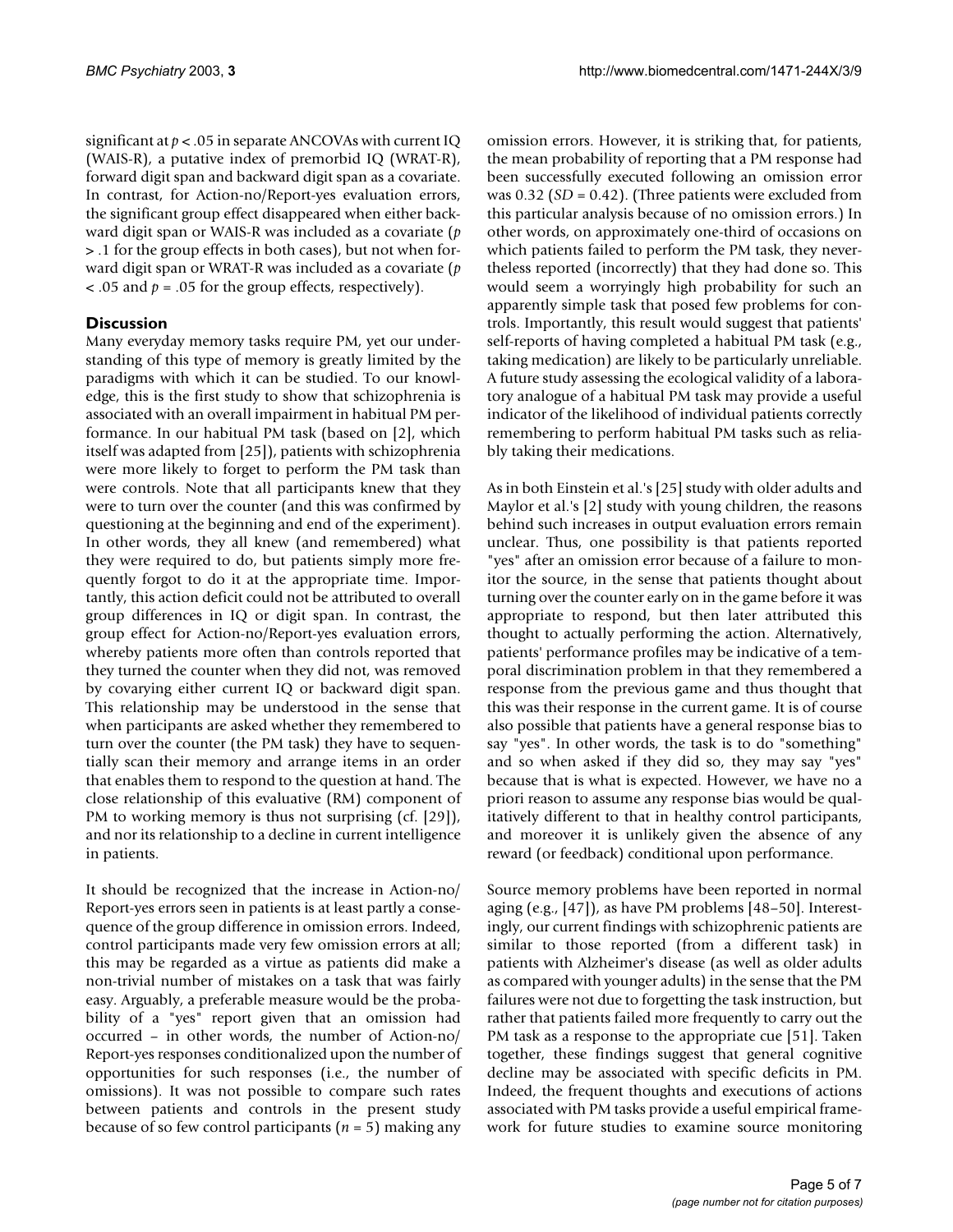problems that may underlie certain memory problems, as well as a variety of illusory memories, especially in patients who are often considered to be vulnerable to these errors. Interestingly, in situations that do encourage false or illusory memories we have not found schizophrenic patients to be disproportionately susceptible as compared to control participants (e.g., false recognition paradigm; Elvevåg et al. (2002); unpublished data). However, in our current study of PM in which participants had to distinguish between two internally-generated sources, we found that schizophrenic patients were more vulnerable to a specific memory error, namely, claiming to have completed a PM task when they have not in fact done so.

# **Conclusions**

In conclusion, PM provides an ecologically valid and straightforward framework within which one can explore the nature of problems that patients have when required to discriminate between two internally-generated processes. Future studies exploring the relationship of these discriminatory problems to symptoms and to measures of functional outcome promise to be informative regarding the clinical presentation and management of schizophrenia.

# **Competing interests**

None declared.

# **Authors' contributions**

BE participated in the study design, data collection and analysis and drafted the manuscript. EAM participated in the experimental design (which was adapted from, and used the same equipment as, that used in her previous work with children), and she contributed to the data analysis and the writing of the manuscript. ALG participated in the data collection and analysis of the study.

All authors read and approved this manuscript.

#### **References**

- 1. Brandimonte M, Einstein GO and McDaniel MA: **Prospective memory: theory and applications** *Mahwah, NJ: Erlbaum* 1996.
- 2. Maylor EA, Darby RJ, Logie RH, Della Sala S and Smith G: **Prospective memory across the lifespan** In: *Lifespan development of human memory* Edited by: *Graf P, Ohta N*. *Cambridge, Massachusetts: MIT Press*; 2002:235-256.
- 3. Burgess PW and Shallice T: **The relationship between prospective and retrospective memory: neuropsychological evidence** In: *Cognitive models of memory* Edited by: *Conway MA*. *Hove, East Sussex: Psychology Press*; 1997:247-272.
- 4. Dobbs AR and Reeves MB: **Prospective memory: more than memory** In: *Prospective memory: theory and applications* Edited by: *Brandimonte, MA, Einstein GO & McDaniel MA*. *Mahwah, NJ: Erlbaum*; 1996:199-226.
- 5. Elvevåg B and Goldberg TE: **[Cognitive impairment in schizo](http://www.ncbi.nlm.nih.gov/entrez/query.fcgi?cmd=Retrieve&db=PubMed&dopt=Abstract&list_uids=11253953)[phrenia is the core of the disorder](http://www.ncbi.nlm.nih.gov/entrez/query.fcgi?cmd=Retrieve&db=PubMed&dopt=Abstract&list_uids=11253953)** *Critical Reviews in Neurobiology* 2000, **14:**1-23.
- 6. Goldberg TE and Gold JM: **Neurocognitive deficits in schizophrenia** In: *Schizophrenia* Edited by: *Hirsch SR, Weinberger DR*. *Blackwell: London*; 1995.
- 7. Kuperberg G and Heckers S: **[Schizophrenia and cognitive](http://www.ncbi.nlm.nih.gov/entrez/query.fcgi?cmd=Retrieve&db=PubMed&dopt=Abstract&list_uids=10753790) [function](http://www.ncbi.nlm.nih.gov/entrez/query.fcgi?cmd=Retrieve&db=PubMed&dopt=Abstract&list_uids=10753790)** *Current Opinion in Neurobiology* 2000, **10:**205-210.
- 8. Frith CD: **[The positive and negative symptoms of schizophre](http://www.ncbi.nlm.nih.gov/entrez/query.fcgi?cmd=Retrieve&db=PubMed&dopt=Abstract&list_uids=3628624)[nia reflect impairments in the perception and initiation of](http://www.ncbi.nlm.nih.gov/entrez/query.fcgi?cmd=Retrieve&db=PubMed&dopt=Abstract&list_uids=3628624) [action](http://www.ncbi.nlm.nih.gov/entrez/query.fcgi?cmd=Retrieve&db=PubMed&dopt=Abstract&list_uids=3628624)** *Psychological Medicine* 1987, **17:**631-648.
- 9. Frith CD: **The cognitive neuropsychology of schizophrenia** *Hillsdale, NJ: Erlbaum* 1992.
- 10. Frith CD and Done DJ: **Towards a neuropsychology of schizophrenia** *British Journal of Psychiatry* 1988, **153:**437-443.
- 11. Frith CD and Done DJ: **[Experiences of alien control in schizo](http://www.ncbi.nlm.nih.gov/entrez/query.fcgi?cmd=Retrieve&db=PubMed&dopt=Abstract&list_uids=2762440)[phrenia reflect a disorder in the central monitoring of action](http://www.ncbi.nlm.nih.gov/entrez/query.fcgi?cmd=Retrieve&db=PubMed&dopt=Abstract&list_uids=2762440)** *Psychological Medicine* 1989, **19:**359-363.
- 12. Harvey PD: **[Reality monitoring in mania and schizophrenia:](http://www.ncbi.nlm.nih.gov/entrez/query.fcgi?cmd=Retrieve&db=PubMed&dopt=Abstract&list_uids=3968548) [the association of thought disorder and performance](http://www.ncbi.nlm.nih.gov/entrez/query.fcgi?cmd=Retrieve&db=PubMed&dopt=Abstract&list_uids=3968548)** *Journal of Nervous and Mental Disease* 1985, **173:**67-73.
- 13. Baker CA and Morrison AP: **[Cognitive processes in auditory hal](http://www.ncbi.nlm.nih.gov/entrez/query.fcgi?cmd=Retrieve&db=PubMed&dopt=Abstract&list_uids=9794027)[lucinations: attributional biases and metacognition](http://www.ncbi.nlm.nih.gov/entrez/query.fcgi?cmd=Retrieve&db=PubMed&dopt=Abstract&list_uids=9794027)** *Psychological Medicine* 1998, **28:**1199-1208.
- 14. Bentall RP, Baker GA and Havers S: **[Reality monitoring and psy](http://www.ncbi.nlm.nih.gov/entrez/query.fcgi?cmd=Retrieve&db=PubMed&dopt=Abstract&list_uids=1933040)[chotic hallucinations](http://www.ncbi.nlm.nih.gov/entrez/query.fcgi?cmd=Retrieve&db=PubMed&dopt=Abstract&list_uids=1933040)** *British Journal of Clinical Psychology* 1991, **30:**213-222.
- 15. Brébion G, Smith MJ, Gorman JM and Amador X: **[Discrimination](http://www.ncbi.nlm.nih.gov/entrez/query.fcgi?cmd=Retrieve&db=PubMed&dopt=Abstract&list_uids=9114810) [accuracy and decision biases in different types of reality](http://www.ncbi.nlm.nih.gov/entrez/query.fcgi?cmd=Retrieve&db=PubMed&dopt=Abstract&list_uids=9114810) [monitoring in schizophrenia](http://www.ncbi.nlm.nih.gov/entrez/query.fcgi?cmd=Retrieve&db=PubMed&dopt=Abstract&list_uids=9114810)** *Journal of Nervous and Mental Disease* 1997, **185:**247-253.
- 16. Keefe RSE, Arnold MC, Bayen UJ and Harvey PD: **[Source monitor](http://www.ncbi.nlm.nih.gov/entrez/query.fcgi?cmd=Retrieve&db=PubMed&dopt=Abstract&list_uids=10473317)[ing deficits in patients with schizophrenia: a multinomial](http://www.ncbi.nlm.nih.gov/entrez/query.fcgi?cmd=Retrieve&db=PubMed&dopt=Abstract&list_uids=10473317) [modelling analysis](http://www.ncbi.nlm.nih.gov/entrez/query.fcgi?cmd=Retrieve&db=PubMed&dopt=Abstract&list_uids=10473317)** *Psychological Medicine* 1999, **29:**903-914.
- 17. Keefe RSE, Arnold MC, Bayen UJ, McEvoy JP and Wilson WH: **Source-monitoring deficits for self-generated stimuli in [schizophrenia: multinomial modeling of data from three](http://www.ncbi.nlm.nih.gov/entrez/query.fcgi?cmd=Retrieve&db=PubMed&dopt=Abstract&list_uids=12165376) [sources](http://www.ncbi.nlm.nih.gov/entrez/query.fcgi?cmd=Retrieve&db=PubMed&dopt=Abstract&list_uids=12165376)** *Schizophrenia Research* 2002, **57:**51-67.
- 18. Vinogradov S, Willis-Shore J, Poole JH, Marten E, Ober BA and Shenaut GK: **[Clinical and neurocognitive aspects of source moni](http://www.ncbi.nlm.nih.gov/entrez/query.fcgi?cmd=Retrieve&db=PubMed&dopt=Abstract&list_uids=9356560)[toring errors in schizophrenia](http://www.ncbi.nlm.nih.gov/entrez/query.fcgi?cmd=Retrieve&db=PubMed&dopt=Abstract&list_uids=9356560)** *American Journal of Psychiatry* 1997, **154:**1530-1537.
- Brébion G, Amador X, Smith MJ, Malaspina D, Sharif Z and Gorman JM: **[Opposite links of positive and negative symptomatology](http://www.ncbi.nlm.nih.gov/entrez/query.fcgi?cmd=Retrieve&db=PubMed&dopt=Abstract&list_uids=10641583) [with memory errors in schizophrenia](http://www.ncbi.nlm.nih.gov/entrez/query.fcgi?cmd=Retrieve&db=PubMed&dopt=Abstract&list_uids=10641583)** *Psychiatry Research* 1999, **88:**15-24.
- 20. Brébion G, Amador X, David A, Malaspina D, Sharif Z and Gorman JM: **[Positive symptomatology and source-monitoring failure](http://www.ncbi.nlm.nih.gov/entrez/query.fcgi?cmd=Retrieve&db=PubMed&dopt=Abstract&list_uids=10963798) [in schizophrenia – an analysis of symptom-specific effects](http://www.ncbi.nlm.nih.gov/entrez/query.fcgi?cmd=Retrieve&db=PubMed&dopt=Abstract&list_uids=10963798)** *Psychiatry Research* 2000, **95:**119-131.
- 21. Huron C, Danion JM, Giacomoni F, Grange D, Robert P and Rizzo L: **[Impairment of recognition memory with, but not without,](http://www.ncbi.nlm.nih.gov/entrez/query.fcgi?cmd=Retrieve&db=PubMed&dopt=Abstract&list_uids=8526239) [conscious recollection in schizophrenia](http://www.ncbi.nlm.nih.gov/entrez/query.fcgi?cmd=Retrieve&db=PubMed&dopt=Abstract&list_uids=8526239)** *American Journal of Psychiatry* 1995, **152:**1737-1742.
- 22. Johns LC, Rossell S, Frith C, Ahmad F, Hemsley D, Kuipers E and McGuire PK: **[Verbal self-monitoring and auditory verbal hallu](http://www.ncbi.nlm.nih.gov/entrez/query.fcgi?cmd=Retrieve&db=PubMed&dopt=Abstract&list_uids=11352372)[cinations in patients with schizophrenia](http://www.ncbi.nlm.nih.gov/entrez/query.fcgi?cmd=Retrieve&db=PubMed&dopt=Abstract&list_uids=11352372)** *Psychological Medicine* 2001, **31:**705-715.
- 23. Johnson MK: **Delusional beliefs: theoretical and empirical perspectives** *New York: Wiley* 1988:34-65.
- 24. Einstein GO and McDaniel MA: **Normal aging and prospective memory** *Journal of Experimental Psychology: Learning, Memory and Cognition* 1990, **16:**717-726.
- 25. Einstein GO, McDaniel MA, Smith RE and Shaw P: **Habitual prospective memory and aging: remembering intentions and forgetting action** *Psychological Science* 1998, **9:**284-288.
- 26. Marsh RL, Hicks JL, Hancock TW and Munsayac K: **Investigating the output monitoring component of event-based prospective memory performance** *Memory and Cognition* 2002, **30:**302-311.
- 27. Johnson MK and Raye CL: **Reality monitoring** *Psychological Review* 1981, **88:**67-85.
- 28. Friedman WJ: **Memory for the time of past events** *Psychological Bulletin* 1993, **103:**44-66.
- 29. Marsh RL and Hicks JL: **[Event-based prospective memory and](http://www.ncbi.nlm.nih.gov/entrez/query.fcgi?cmd=Retrieve&db=PubMed&dopt=Abstract&list_uids=9530843) [executive control of working memory](http://www.ncbi.nlm.nih.gov/entrez/query.fcgi?cmd=Retrieve&db=PubMed&dopt=Abstract&list_uids=9530843)** *Journal of Experimental Psychology: Learning, Memory, and Cognition* 1998, **24:**336-349.
- 30. Elvevåg B, Weinberger DR and Goldberg TE: **[Short-term memory](http://www.ncbi.nlm.nih.gov/entrez/query.fcgi?cmd=Retrieve&db=PubMed&dopt=Abstract&list_uids=11216883) [for serial order in schizophrenia: a detailed examination of](http://www.ncbi.nlm.nih.gov/entrez/query.fcgi?cmd=Retrieve&db=PubMed&dopt=Abstract&list_uids=11216883) [error types](http://www.ncbi.nlm.nih.gov/entrez/query.fcgi?cmd=Retrieve&db=PubMed&dopt=Abstract&list_uids=11216883)** *Neuropsychology* 2001, **15:**128-135.